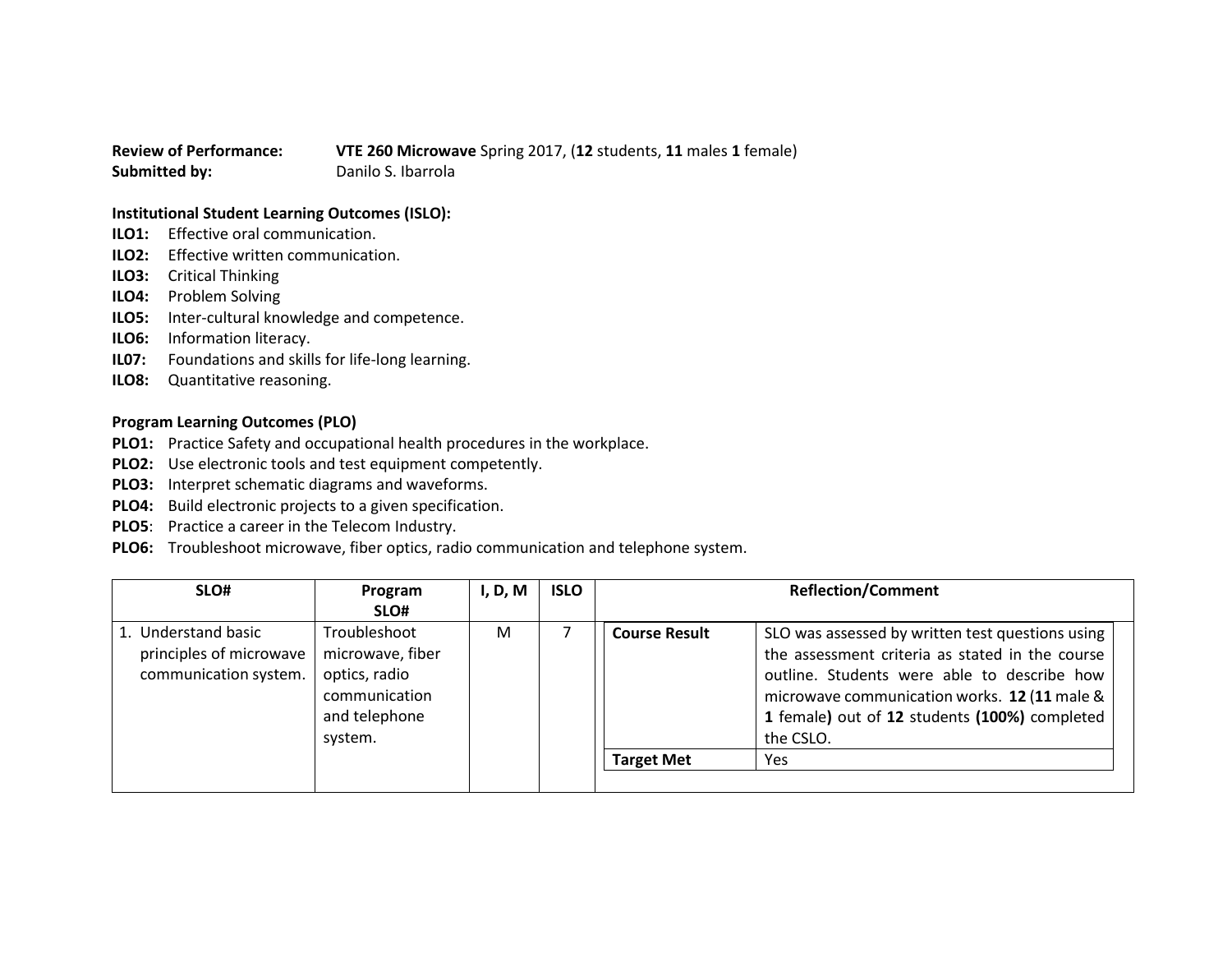|                                                                                                                                                                       |                                                                                                |                |                      | Students need more time in hands-on and other practical procedure to<br>reach mastery level performance.                                                                                                                                                                                                                                                                                                                 |                                                                                                                                                                                                                                                                                                                                              |
|-----------------------------------------------------------------------------------------------------------------------------------------------------------------------|------------------------------------------------------------------------------------------------|----------------|----------------------|--------------------------------------------------------------------------------------------------------------------------------------------------------------------------------------------------------------------------------------------------------------------------------------------------------------------------------------------------------------------------------------------------------------------------|----------------------------------------------------------------------------------------------------------------------------------------------------------------------------------------------------------------------------------------------------------------------------------------------------------------------------------------------|
| 2. Demonstrate<br>understanding of<br>microwave transmitter<br>and receiver.                                                                                          | Troubleshoot<br>microwave, fiber<br>optics, radio<br>communication<br>and telephone<br>system. | M              | $\overline{7}$       | <b>Course Result</b>                                                                                                                                                                                                                                                                                                                                                                                                     | SLO was assessed using hands-on experiment and<br>written test questions using the assessment<br>criteria as stated in the course outline. Students<br>were able to describe the operation of the<br>microwave transmitter and receiver using the<br>NIDA trainers. 12 (11 male & 1 female) out of 12<br>students (100%) completed the CSLO. |
|                                                                                                                                                                       |                                                                                                |                |                      | <b>Target Met</b>                                                                                                                                                                                                                                                                                                                                                                                                        | Yes                                                                                                                                                                                                                                                                                                                                          |
|                                                                                                                                                                       |                                                                                                |                |                      | reach mastery level performance.                                                                                                                                                                                                                                                                                                                                                                                         | Students need more time in hands-on and other practical procedure to                                                                                                                                                                                                                                                                         |
| 3. Identify waveguides<br>Troubleshoot<br>with other methods of<br>microwave, fiber<br>energy transfer.<br>optics, radio<br>communication<br>and telephone<br>system. | M                                                                                              | $\overline{7}$ | <b>Course Result</b> | SLO was assessed using hands-on experiment and<br>written test questions using the assessment<br>criteria as stated in the course outline. Students<br>were able to compare different types of<br>waveguides and explain its advantages and<br>disadvantages. They were also able to assemble<br>a sample waveguide made of cardboard paper.<br>12 (11 male & 1 female) out of 12 students<br>(100%) completed the CSLO. |                                                                                                                                                                                                                                                                                                                                              |
|                                                                                                                                                                       |                                                                                                |                |                      | <b>Target Met</b>                                                                                                                                                                                                                                                                                                                                                                                                        | Yes                                                                                                                                                                                                                                                                                                                                          |
|                                                                                                                                                                       |                                                                                                |                |                      | reach mastery level performance.                                                                                                                                                                                                                                                                                                                                                                                         | Students need more time in hands-on and other practical procedure to                                                                                                                                                                                                                                                                         |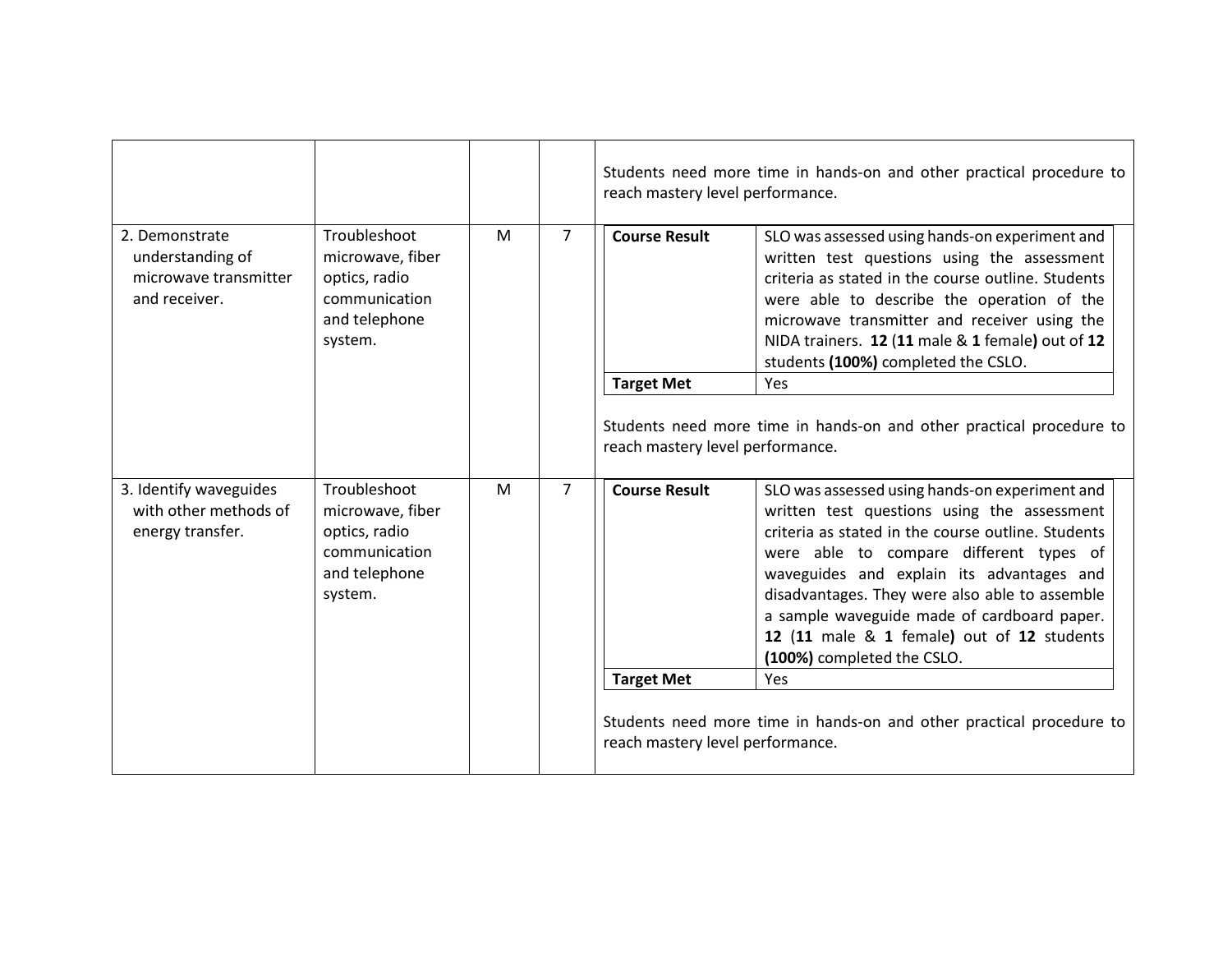| 4. Know transmission<br>devices and medium in<br>microwave<br>communication system. | Troubleshoot<br>microwave, fiber<br>optics, radio<br>communication<br>and telephone<br>system. | M | $\overline{7}$ | <b>Course Result</b>             | SLO was assessed using hands-on experiment and<br>written test questions using the assessment<br>criteria as stated in the course outline. Students<br>were able to describe the different types of<br>antenna system and explain the functions of its<br>parts in microwave communication. 12 (11 male<br>& 1 female) out of 12 students (100%) completed<br>the CSLO. |
|-------------------------------------------------------------------------------------|------------------------------------------------------------------------------------------------|---|----------------|----------------------------------|-------------------------------------------------------------------------------------------------------------------------------------------------------------------------------------------------------------------------------------------------------------------------------------------------------------------------------------------------------------------------|
|                                                                                     |                                                                                                |   |                | <b>Target Met</b>                | Yes<br>Students need more time in hands-on and other practical procedure to                                                                                                                                                                                                                                                                                             |
|                                                                                     |                                                                                                |   |                | reach mastery level performance. |                                                                                                                                                                                                                                                                                                                                                                         |
| 5. Recognize the tube and<br>semiconductor<br>microwave devices.                    | Troubleshoot<br>microwave, fiber<br>optics, radio<br>communication<br>and telephone<br>system. | M | $\overline{7}$ | <b>Course Result</b>             | SLO was assessed by written test questions using<br>the assessment criteria as stated in the course<br>outline. Students were able differentiate vacuum<br>tubes and semiconductor devices used in<br>microwave communication. 12 (11 male & 1<br>female) out of 12 students (100%) completed the<br>CSLO.                                                              |
|                                                                                     |                                                                                                |   |                | <b>Target Met</b>                | Yes                                                                                                                                                                                                                                                                                                                                                                     |
|                                                                                     |                                                                                                |   |                | reach mastery level performance. | Students need more time in hands-on and other practical procedure to                                                                                                                                                                                                                                                                                                    |
| 6. Troubleshoot<br>microwave transmitter<br>and receiver system.                    | Troubleshoot<br>microwave, fiber<br>optics, radio<br>communication<br>and telephone<br>system. | M | $\overline{7}$ | <b>Course Result</b>             | SLO was assessed using hands-on experiment and<br>written test questions using the assessment<br>criteria as stated in the course outline. Students<br>were able to identify and localize fault in<br>microwave transmitter and receiver. 12 (11 male                                                                                                                   |